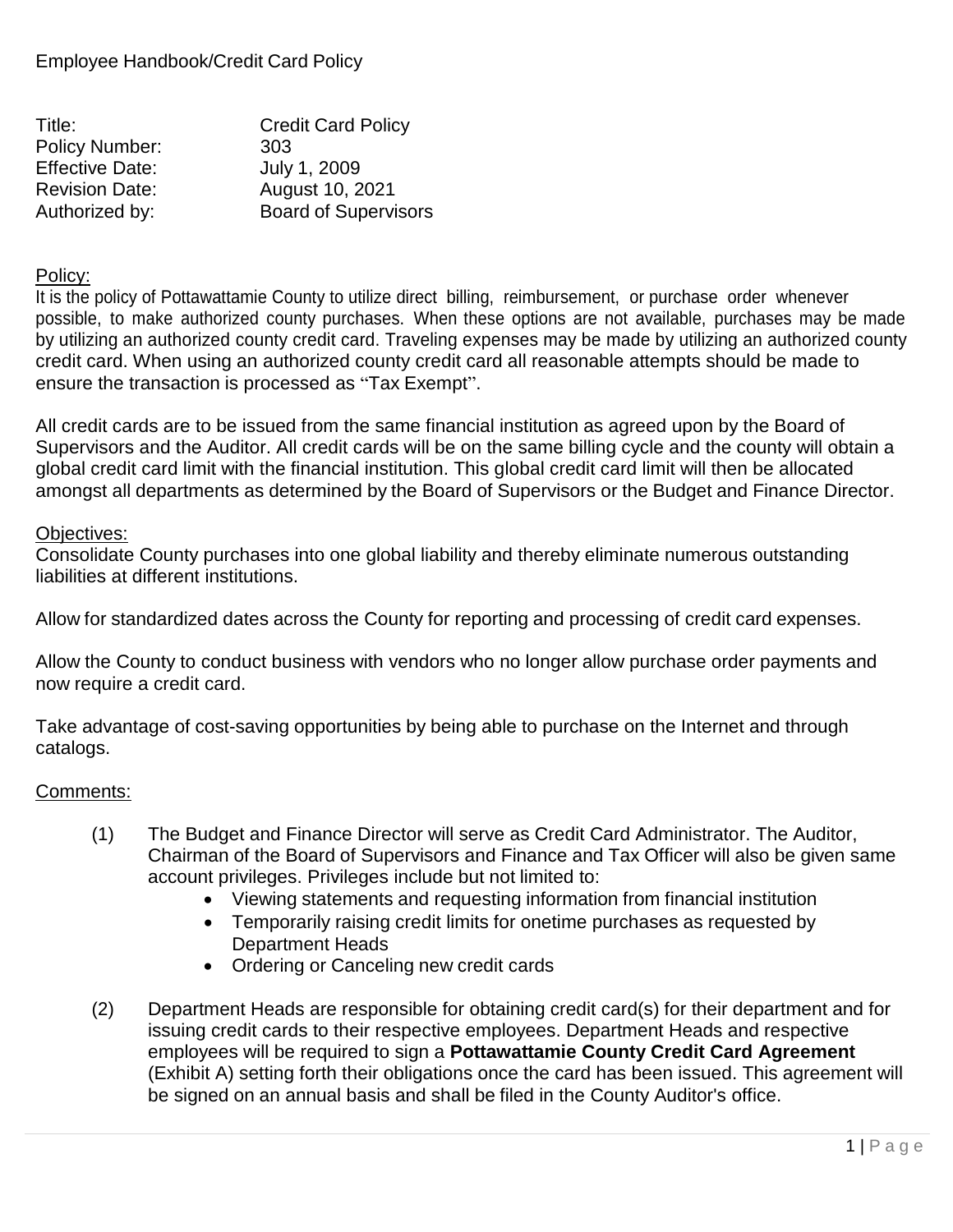- (3) The County Auditor will maintain the signed credit card agreements in a secure area. This agreement shall include the name of the company issuing the card, the name of the employee listed on the card, the card limit, the card number, expiration date and a telephone number to call if the card is missing or stolen.
- (4) Department Heads will be responsible for distributing County credit cards to employees as needed and will assume responsibility for those employee purchases as well. Each Department Head will maintain an up to date listing of credit cards issued to their employees.
- (5) Department Heads will adhere to assigned credit limit, but may appeal to Credit Card Administrator for temporary increases.
- (6) Credit cards must not be used to make purchases that under normal circumstances would require a competitive bid.
- (7) Credit cards are to be strictly used for official County purposes. Use of the card should be limited to goods and services which cannot efficiently be purchased by such methods as purchase order or direct billing. Allowable expenditures:
	- Motel/hotel expenses and guarantee of reservations
	- County vehicle expenses
	- Meals including a tip of up to 15% of the cost of the meal or a tip that is prescribed by the establishment
	- Airline reservations
	- Car rental
	- Registration fees
	- Departmental expenses as approved by the department head

Additionally, a cardholder must:

- ensure that the card is used only by the cardholder; use by anyone other than the approved cardholder is strictly prohibited. All cards will be attached to an individual not just to a department.
- request tax-exempt purchase if purchasing in or shipping to State of Iowa
- obtain an itemized receipt in addition to the purchasing card receipt. Purchases without an itemized receipt may not be paid by the County and may be deducted from the employees next paycheck. See policy item (10) for exceptions.
- (8) The misuse or abuse of the card shall mean using a County credit card outside of the employee's authorized parameters. Misuse or abuse of the card includes, but is not limited to:
	- using the card for personal or unauthorized purposes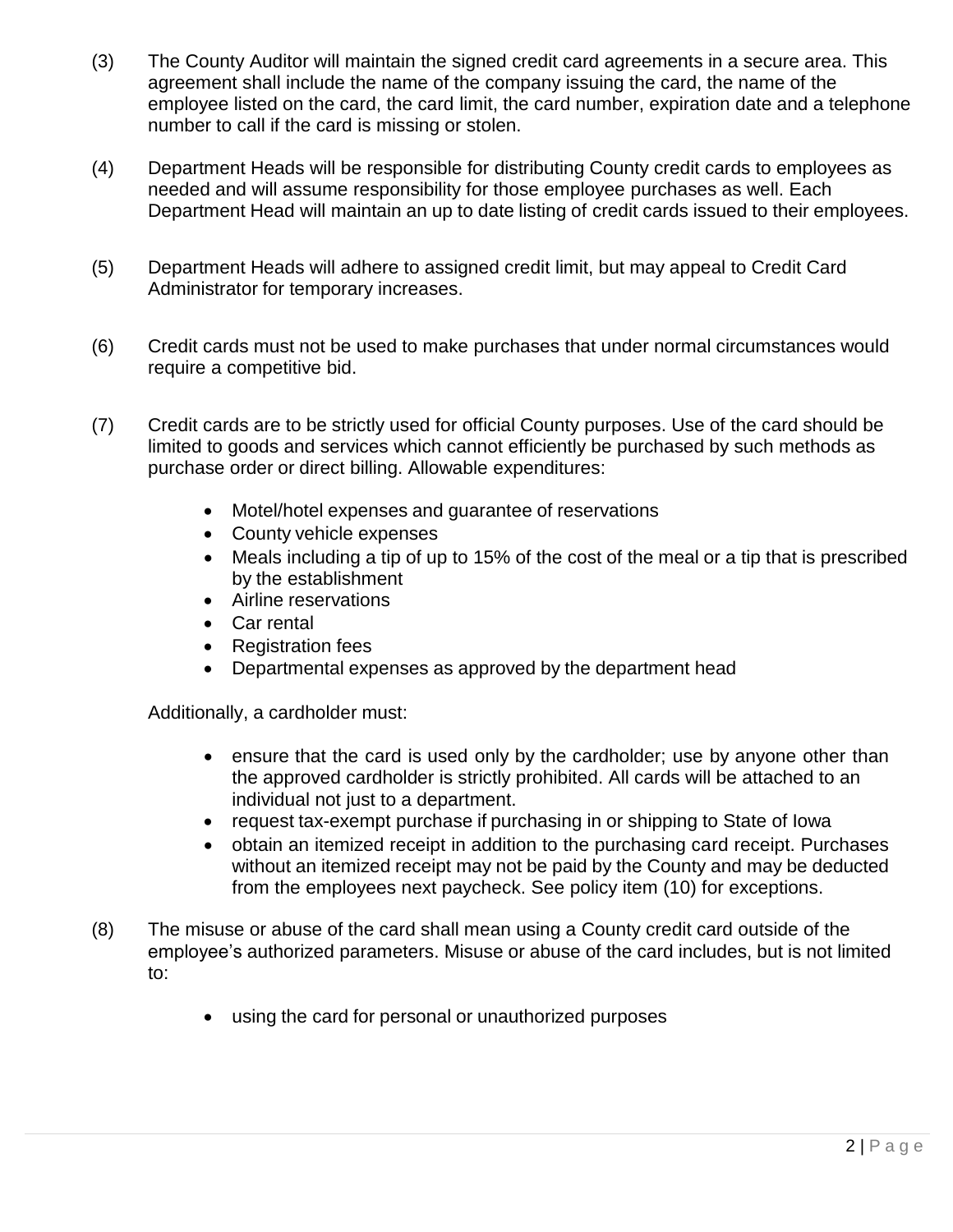- using the card to obtain a cash advance or cash in lieu of a credit to the purchasing card account
- using the card to purchase alcoholic beverages or any substance, material, or service which violates policy, law or regulation pertaining to the County or the Code of Iowa
- allowing use of the card by another individual
- splitting a purchase or using another cardholder's card to circumvent the card purchasing limit of the card
- failing to provide your Department Head with required receipts
- failing to complete and submit the log of transactions within seven (7) days after the close of each billing cycle.
- failing to provide, when requested, information about any specific purchase
- not adhering to the County Credit Card Policy
- (9) Misuse, Abuse or Fraudulent Violation. Depending on the severity, the following actions may be taken along with other disciplinary actions as provided in Employee Handbook Policy 711 - Disciplinary Procedure.
	- 1st Offense: When a card is accidentally used in violation of this policy, both the cardholder and the cardholder's Department Head will be notified of the infraction. The cardholder will be advised to use the card for business purposes only within the parameters established by these policies. The cardholder will also be advised that all card privileges will be suspended if further violations occur. The cardholder will be personally responsible for reimbursing the County for unauthorized purchases.
	- 2nd Offense: All purchasing card privileges will be suspended for a period of three (3) months. The cardholder's Department Head will be notified of this violation and subsequent suspension of privileges. At the end of the three-month period, the cardholder's Department Head may elect to reinstate the cardholder's privileges, with the approval of the Board of Supervisors. The cardholder will be personally responsible for reimbursing the County for any unauthorized purchases.
	- 3rd Offense: Use of the Credit card will be suspended permanently. The cardholder will be personally responsible for reimbursing the County for any unauthorized purchases.

These actions may be initiated at the discretion of the Auditor or Budget and Finance Director after consultation with the appropriate Department Head and the Board Chair. Further, the Department Head may ask the County Auditor or Budget and Finance Director to initiate any of the above actions at any time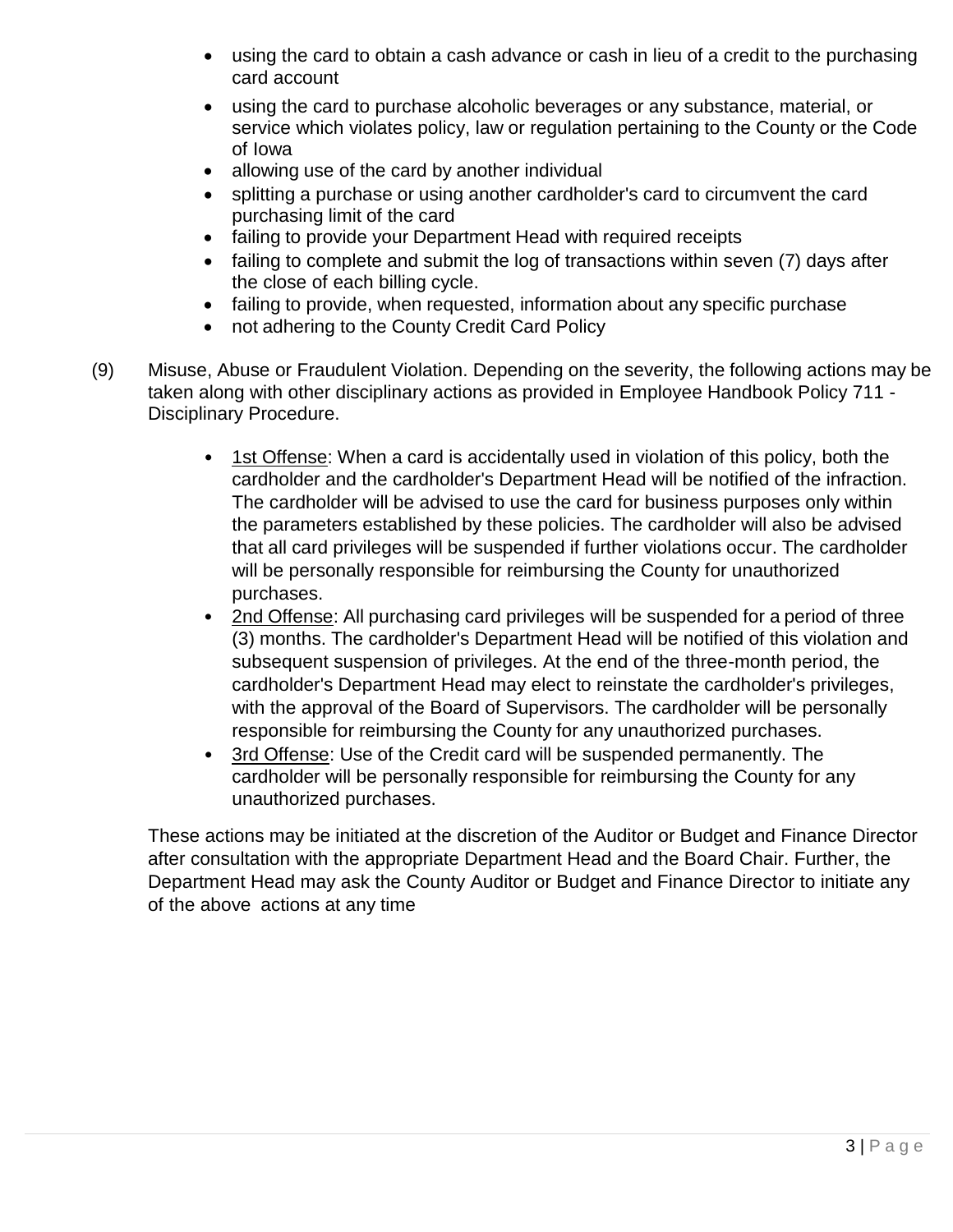# (10) Employee Termination or Transfer.

A cardholder who terminates employment with the County or transfers to another department, must return the credit card to their Department head who will provide it to the Credit Card Administrator. Final paycheck may be delayed until all pending credit card charges have cleared and proper documentation of each expense has been provided to Department Head/Elected Official. Failure to do so may result in a portion of final paycheck being withheld to pay charged expenses.

## (11) Documentation

The cardholder is responsible for maintaining adequate documentation to verify and explain all purchasing card transactions. To facilitate reconciliation and approval of statements, it is essential that cardholders obtain and retain vendor documentation for purchases, including

- itemized vendor sales receipts,
- itemized packing slips or shipping orders, and
- purchasing card detailed charge slips with item descriptions.

On an ongoing basis, the cardholder should maintain a log of transactions to document transactions made with the card. This includes date, purpose and person(s) in attendance. Adequate documentation, as described above, should be filled out on **Monthly Expense Form** (Exhibit B) if required by Department Head or elected official.

It is understood that from time to time a receipt may be lost, in such event a **Receipt Affidavit Form** (Exhibit C) should be filled out and accompany the documentation. Habitual use of this form may constitute a misuse or abuse violation of the County Credit Card policy.

Each month, the cardholder will retrieve a statement which lists charges made during the previous billing cycle. Upon retrieving the statement, it is essential that the cardholder perform the following:

- review the statement; compare back-up documentation (receipts, packing slips, charge slips, etc.) to the transactions listed on the statement
- reconcile each and every transaction to assure that it is correctly listed on the statement; it is, however, possible that transactions completed will not appear until the next statement
- reconcile each and every transaction on the statement to assure that it is correctly listed and that adequate documentation for each transaction is attached.

Upon reconciliation, the statement and all supporting invoices, packing slips, charge slips, receipts, etc. should be forwarded to the Department Head within seven (7) days after the close of each billing cycle. The Department Head will review the statement by:

• ensuring that each purchase is an appropriate use of County funds,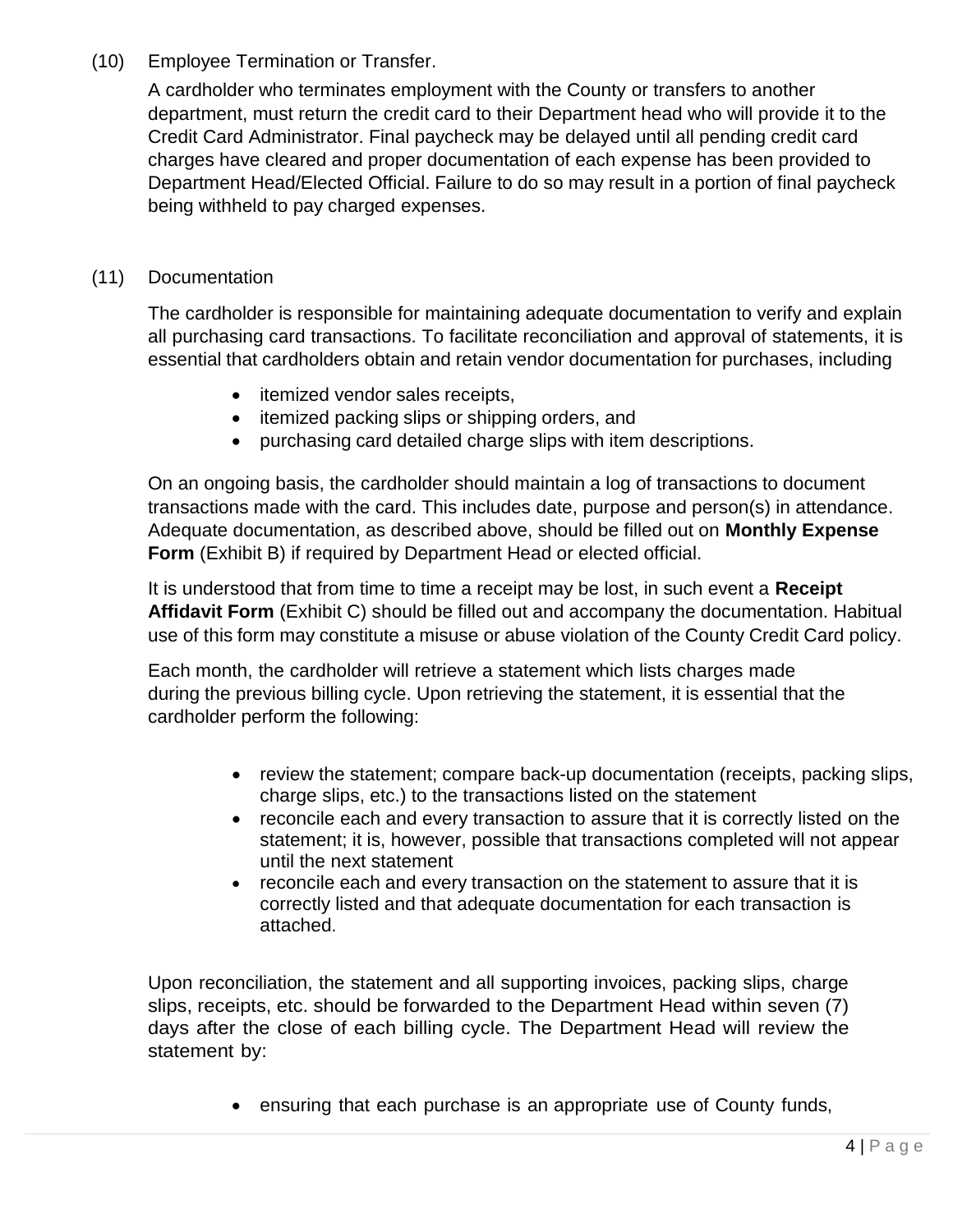- confirming that receipts and written explanations are attached for each listing on the statement,
- confirming that the attached receipts match the dollar amount of each listing on the statement,
- ensuring that the card is not used for personal purposes, and
- ensuring that the card is used and receipts are signed only by the cardholder.

After reconciliation by the Department Head, he/she must approve (by signing) the statement. By signing and approving the statement, the Department Head certifies the statement's compliance to the established policies and procedures governing the County Credit Card Policy. The Department Head must forward the approved statement to the Auditor no later than ten (10) days after the billing cycle ends.

It is encouraged that all cardholders sign up for electronic confirmation that their credit card statements are ready then print to allow the most time possible to meet documentation and approval deadlines. If a Department Head is unavailable to approve, the Budget and Finance Director can review and approve.

Example:

| End of Credit Card Billing Cycle:                                                                | July 31 <sup>st</sup>   |
|--------------------------------------------------------------------------------------------------|-------------------------|
| Cardholders documentation to Department Head:                                                    | August 7 <sup>th</sup>  |
| Department Head to Auditor:                                                                      | August 10 <sup>th</sup> |
| <b>Auditor Payment to Financial Institution</b><br>after final approval of Board of Supervisors: | August 14th             |

*(Payment due dates are generally 21 days from end of billing cycle)*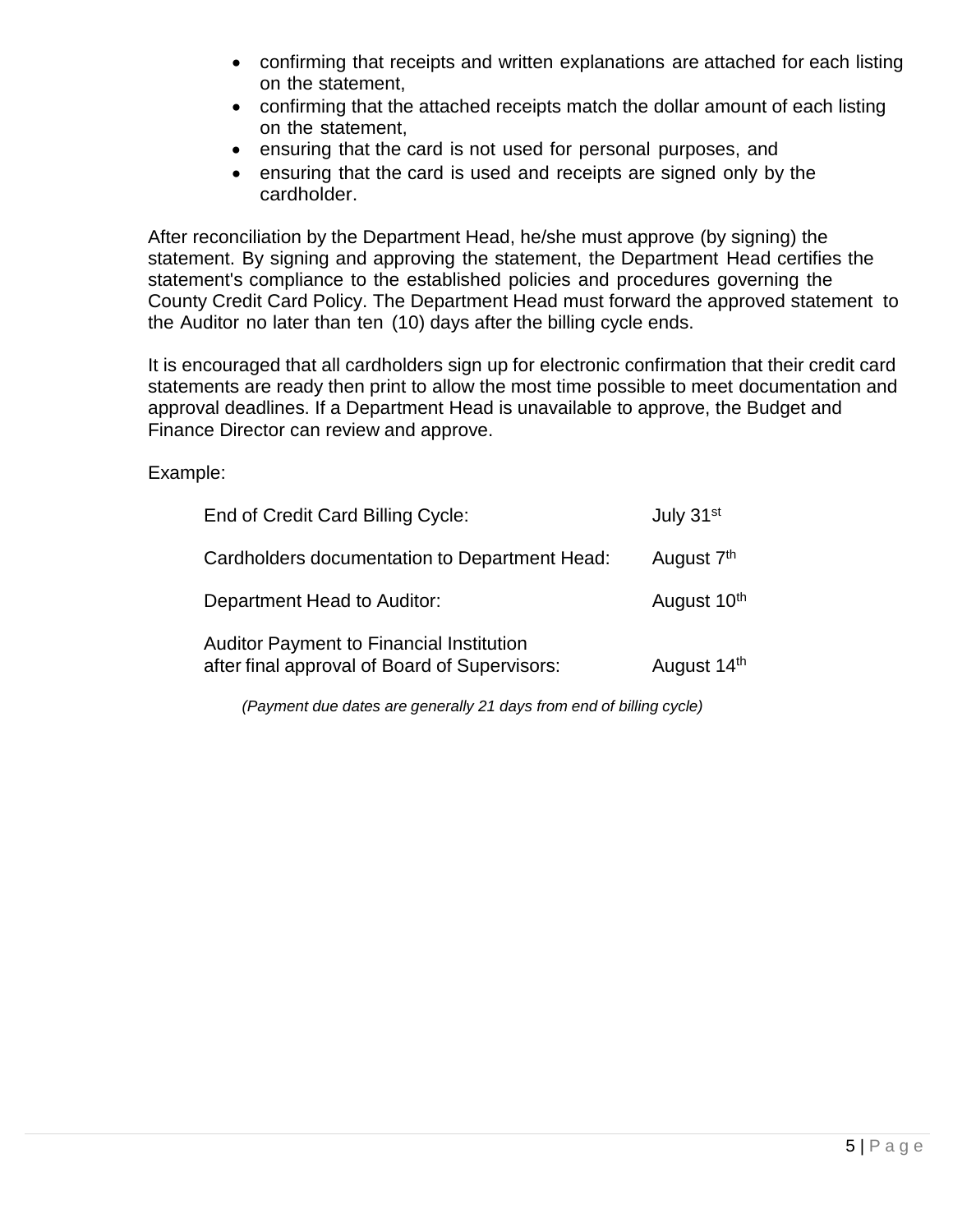#### **Pottawattamie County CREDIT CARD AGREEMENT**

**If card is lost or stolen, call 1-833-933-1647 immediately, and notify your Department Head.**

The employee listed above has been provided with a copy of the County's purchasing cardpolicy, and hereby agrees to comply with all terms and conditions set forth therein, including but not limited to:

- 1. County purchasing cards are for official County use only. I understand that any misuse of the County Credit Card may result in a suspension and/or termination of usage and/or as outlined in Section 9 of the policy.
- 2. Credit card payments must be processed on a timely basis. All charges need accompanying original receipts. If appropriate receipts are not turned in and cannot be produced, I agree to reimburse the County for any undocumented charges or any charges that do not comply with County policies. A Receipt Affidavit may be used to replace a missing original receipt. See Section 12 of the policy for details.
- 3. The Credit Card will be immediately surrendered upon retirement, termination or upon request of the department head. I understand that the use of the Credit Card forany purpose after its surrender is prohibited.
- 4. I understand a Credit Card is not necessarily provided to all employees. Assignment is based on my need to purchase material for the county and/or to provide for business travel. My card may be revoked based on change of assignment or location. I understand that the card is not an entitlement nor reflective of title or position**.**

I have read Pottawattamie County Card Policy and procedures and accept them.

|                      |              | Date                                     |
|----------------------|--------------|------------------------------------------|
|                      | Credit Limit |                                          |
| Credit Card Number   |              | Department Head Approval________________ |
| Internal Use Only    |              |                                          |
| Credit Card Returned |              |                                          |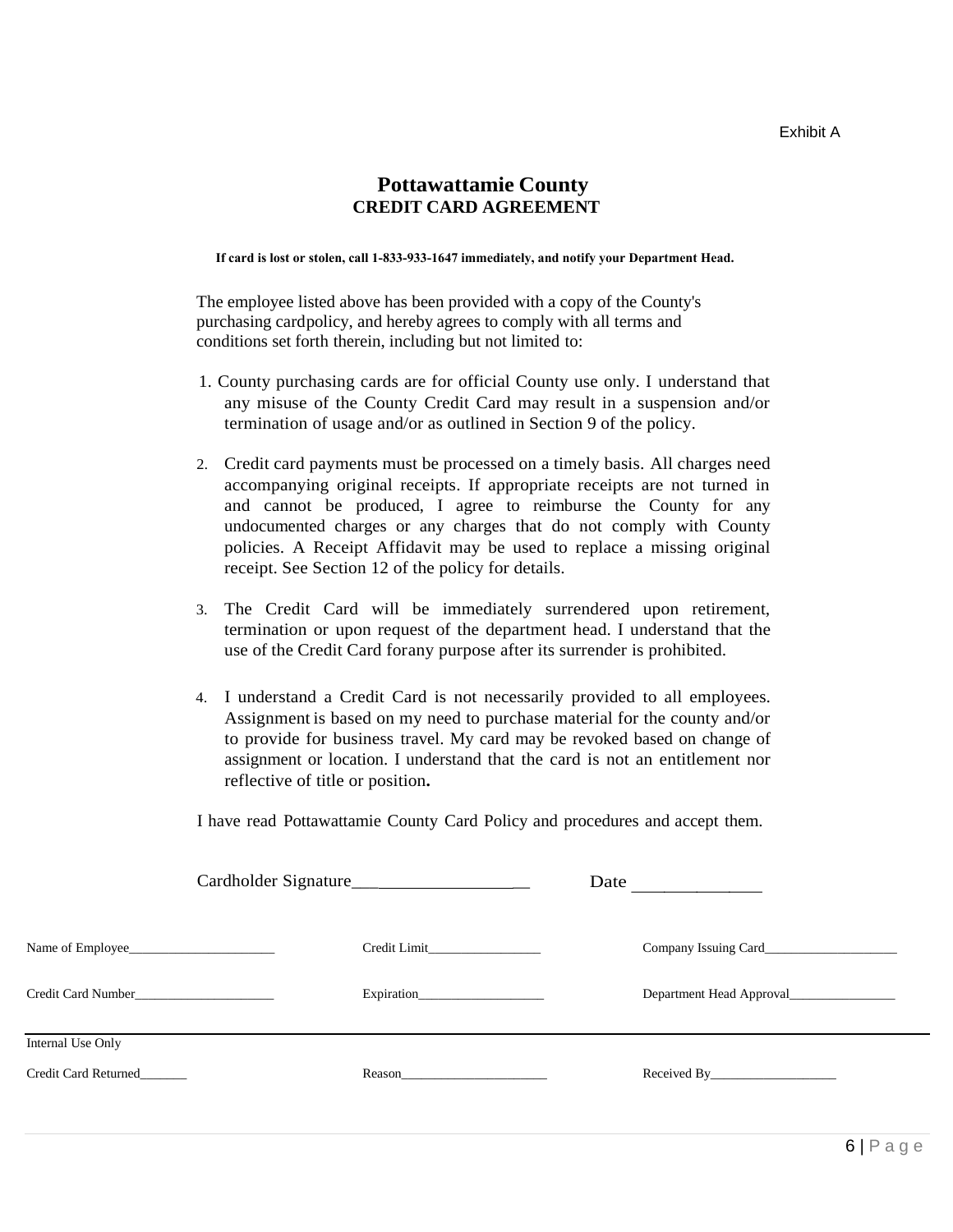# Pottawattmie County Monthly Expense Form

|                              | Purpose: Card Expense Report | Pottawattamie County Monthly Credit                   |                                     | <b>Total Due on</b><br>Statement: |           | <b>Expense</b><br>Month |                                                                                                                                                                        |           |                  |                  |                  |
|------------------------------|------------------------------|-------------------------------------------------------|-------------------------------------|-----------------------------------|-----------|-------------------------|------------------------------------------------------------------------------------------------------------------------------------------------------------------------|-----------|------------------|------------------|------------------|
| <b>Employee Information:</b> |                              |                                                       |                                     |                                   |           |                         |                                                                                                                                                                        |           |                  |                  |                  |
|                              |                              |                                                       |                                     |                                   |           |                         | Position                                                                                                                                                               |           |                  |                  |                  |
| Department                   |                              | <u> 1989 - Johann Stein, fransk politik (d. 1989)</u> |                                     |                                   |           |                         | Deptment Head/Elected Official<br><u>Letter and the substantial</u>                                                                                                    |           |                  |                  |                  |
| Date                         | Account                      | Description                                           | Attendees<br>$\overline{\mathbf v}$ | Hotel                             | Transport | Fuel                    | <b>Meals</b>                                                                                                                                                           | Phone     | Entertainment    | Misc.            | <b>Total</b>     |
|                              |                              |                                                       |                                     |                                   |           |                         |                                                                                                                                                                        |           |                  |                  | $\boldsymbol{0}$ |
|                              |                              |                                                       |                                     |                                   |           |                         |                                                                                                                                                                        |           |                  |                  | $\pmb{0}$        |
|                              |                              |                                                       |                                     |                                   |           |                         |                                                                                                                                                                        |           |                  |                  | $\overline{0}$   |
|                              |                              |                                                       |                                     |                                   |           |                         |                                                                                                                                                                        |           |                  |                  | $\overline{0}$   |
|                              |                              |                                                       |                                     |                                   |           |                         |                                                                                                                                                                        |           |                  |                  | $\overline{0}$   |
|                              |                              |                                                       |                                     |                                   |           |                         |                                                                                                                                                                        |           |                  |                  | $\boldsymbol{0}$ |
|                              |                              |                                                       |                                     |                                   |           |                         |                                                                                                                                                                        |           |                  |                  | $\overline{0}$   |
|                              |                              |                                                       |                                     |                                   |           |                         |                                                                                                                                                                        |           |                  |                  | $\overline{0}$   |
|                              |                              |                                                       |                                     |                                   |           |                         |                                                                                                                                                                        |           |                  |                  | $\overline{0}$   |
|                              |                              |                                                       |                                     |                                   |           |                         |                                                                                                                                                                        |           |                  |                  | $\overline{0}$   |
|                              |                              |                                                       |                                     |                                   |           |                         |                                                                                                                                                                        |           |                  |                  | $\overline{0}$   |
| Total                        |                              |                                                       |                                     | $\pmb{0}$                         | $\pmb{0}$ | $\boldsymbol{0}$        | $\pmb{0}$                                                                                                                                                              | $\pmb{0}$ | $\boldsymbol{0}$ | $\boldsymbol{0}$ | $\boldsymbol{0}$ |
|                              |                              |                                                       |                                     |                                   |           |                         |                                                                                                                                                                        |           |                  | SUBTOTAL         | \$0.00           |
| Approved:                    |                              |                                                       |                                     |                                   | Notes:    |                         | $\mathcal{L}^{\mathcal{L}}(\mathcal{L}^{\mathcal{L}})$ and $\mathcal{L}^{\mathcal{L}}(\mathcal{L}^{\mathcal{L}})$ . In the contract of the $\mathcal{L}^{\mathcal{L}}$ |           |                  | ADVANCES         | \$0.00           |
|                              |                              |                                                       |                                     |                                   |           |                         |                                                                                                                                                                        |           |                  | TOTAL            | $\overline{0}$   |

Exhibit B